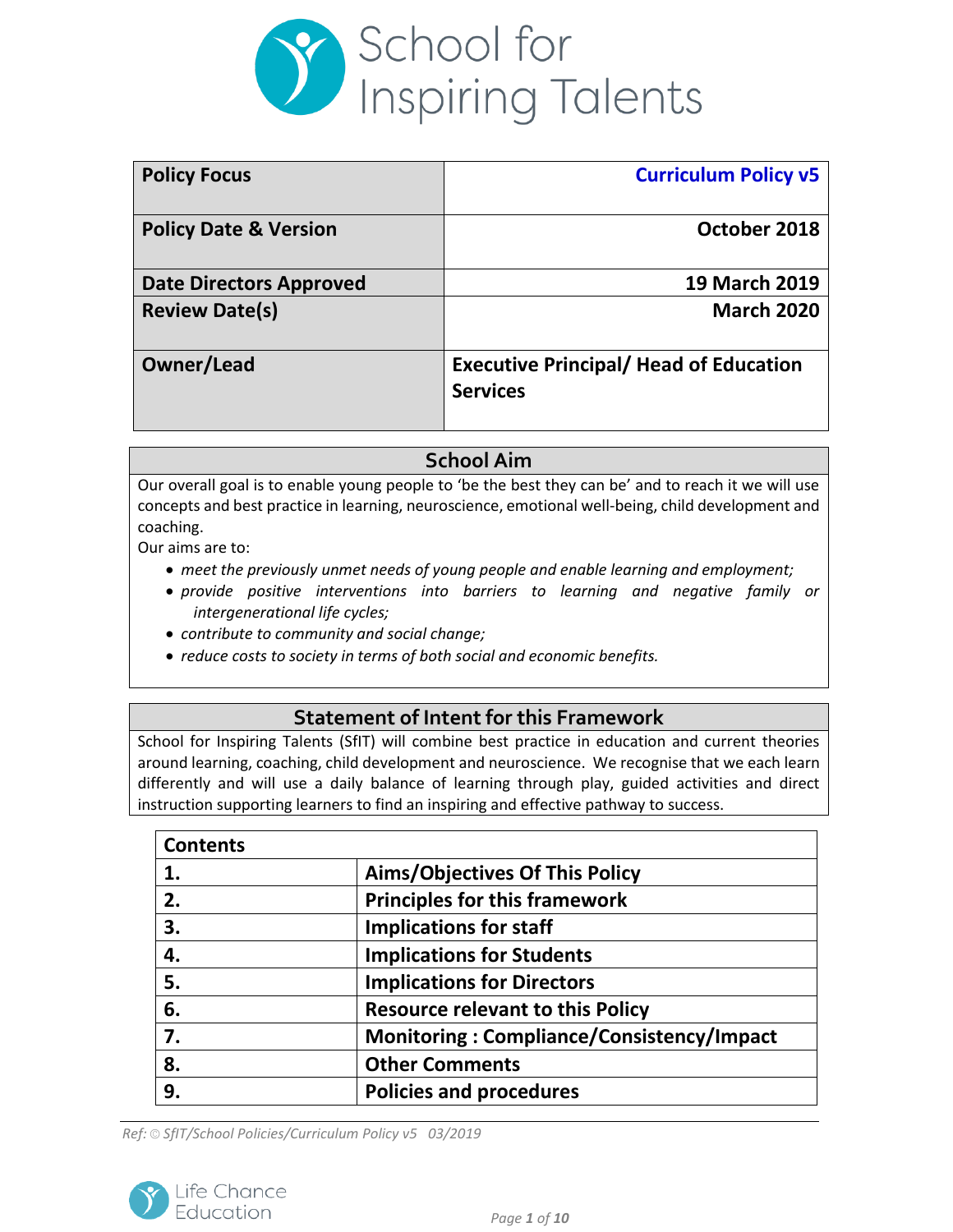

## **1. Aims / Objectives of this Framework**

SfIT aims to create an innovative learning environment which dovetails universal mainstream education with therapeutic approaches. This includes the development of awareness and responsibility to positively impact behavioural change. By recognising the significance of the meanings we constantly attach to any experiences we have and in rearranging the way our brain works through the creation and strengthening of neural pathways transformational change can take place. Our students can then build for themselves a clear picture of what learning is through metacognition.

Given the range of presenting behaviours by our students, this approach has clear advantages. SfIT ensures its approach to the curriculum includes the integration of therapeutic and academic areas which support the whole learner. To this end the Multi-Disciplinary Team and teaching team work together to ensure the inclusion of any remedial emotional/mental health action necessary within the day-to-day context of the learning environment.

Our learners are provided with a personalised curriculum in a nurturing and aspirational environment. This is delivered through a thematic approach alongside a core of English, Mathematics and Science.

### **2. Principles for this Framework**

SfIT's curriculum aim is to ensure that all students engage in learning, making good progress relative to their abilities and starting points. Expectations for learning outcomes are never capped - indeed we 'expect the unexpected'.

We believe each student is an individual. We work on an asset model, building on each students' strengths and talents, ensuring that students of all ages develop an understanding of what it takes to 'be the best you can be'. The curriculum is therefore tailored to be broad and balanced.

Students are supported to develop the skills, courage and confidence to make positive choices through individual coaching, therapeutic support and group work. This is aimed to enable them to successfully transition into their next school, further education or employment; thereby improving their life chances.

In promoting a blend of individual study and supported socialised working, SfIT ensures that all students are hooked in to the enjoyment of learning as soon as possible, wanting to engage with enquiry based approaches that contain meaning and purpose for them. Our knowledge of neuroscience, attachment theory and child development moves our students through the 'Cycle of Life' and the 6 developmental stages of being, doing, thinking, power and identity, to skills and structures into separation and sexuality. This therapeutic outlook ensures that as students' progress through the stages they become increasingly able to take learning risks, all of which are needed, to access a mainstream school with confidence.

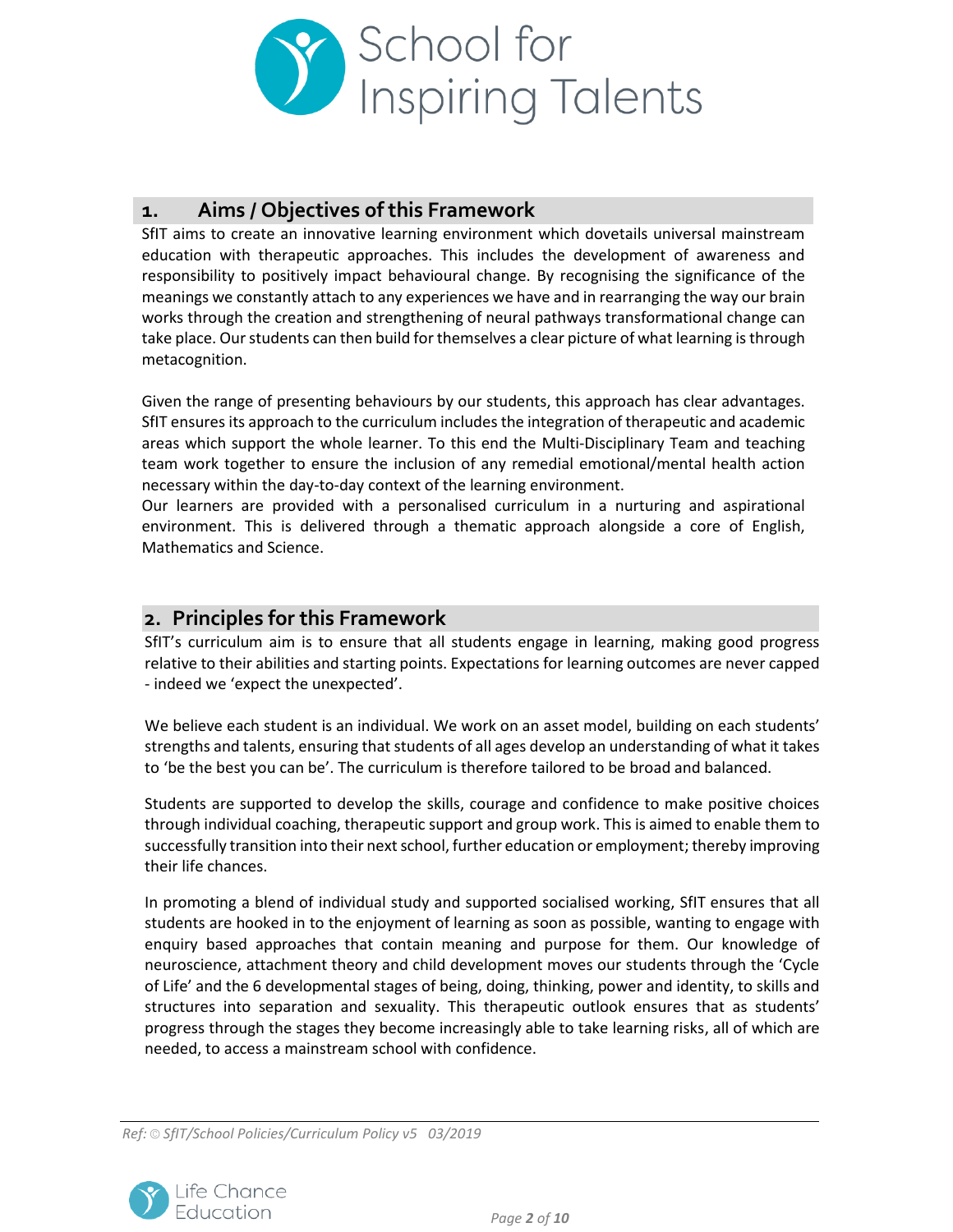

The cyclical curriculum plan is continually developed and we strive to relate this to The National Curriculum to ensure that our students are not disadvantaged when they re-integrate back into mainstream schooling.

Our curriculum:

- 1. is responsive to students' individual needs;
- 2. informs future planning (assessment for learning-AfL);
- 3. relates to the lesson's aim and student success criteria;
- 4. is responsive to learning through oral or written feedback.
- 5. offers time for students to read and review all feedback comments;
- 6. encourages students to engage in self and peer-marking in order to identify their own and others' successes together with areas for improvement;
- 7. includes student voice/discussion through the use of student self-evaluation stickers. These form part of our students' personal self-assessment and learning journeys.

# **Learning Structures/Phases**

Students are taught in pathways. These groupings are determined flexibly, subject to the age range and needs of the student roll at any point in time.

Our outline curriculum planning will be determined by key stages with highly differentiated learning outcomes and activities to suit each students' needs.

The size of our school and the highly personalised nature of the learning on offer means that we have the ability to specifically provide what is needed for students who require something different. The next diagram represents the relationship within our curriculum to the four essential areas that support high quality learning and the achievement of students.

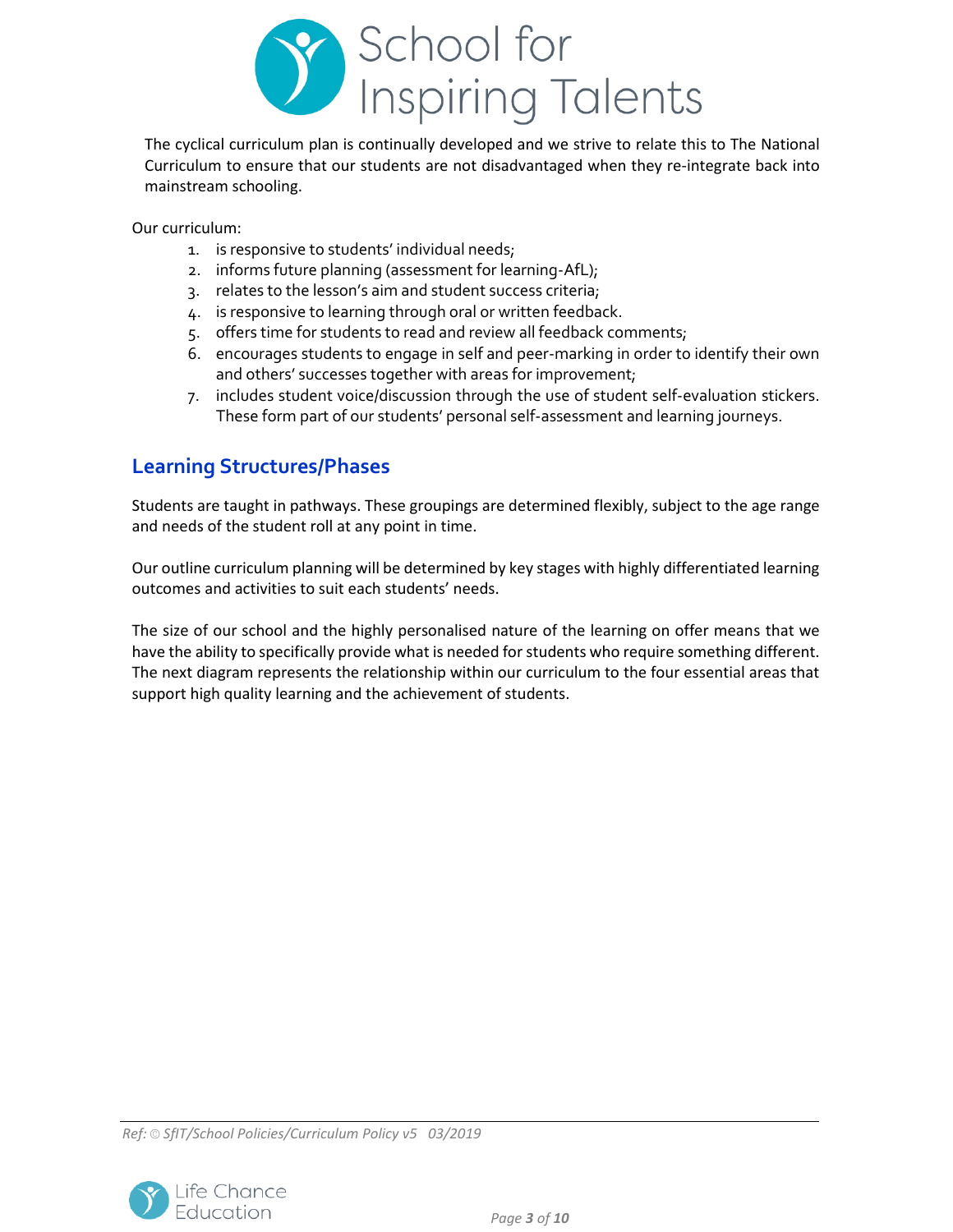



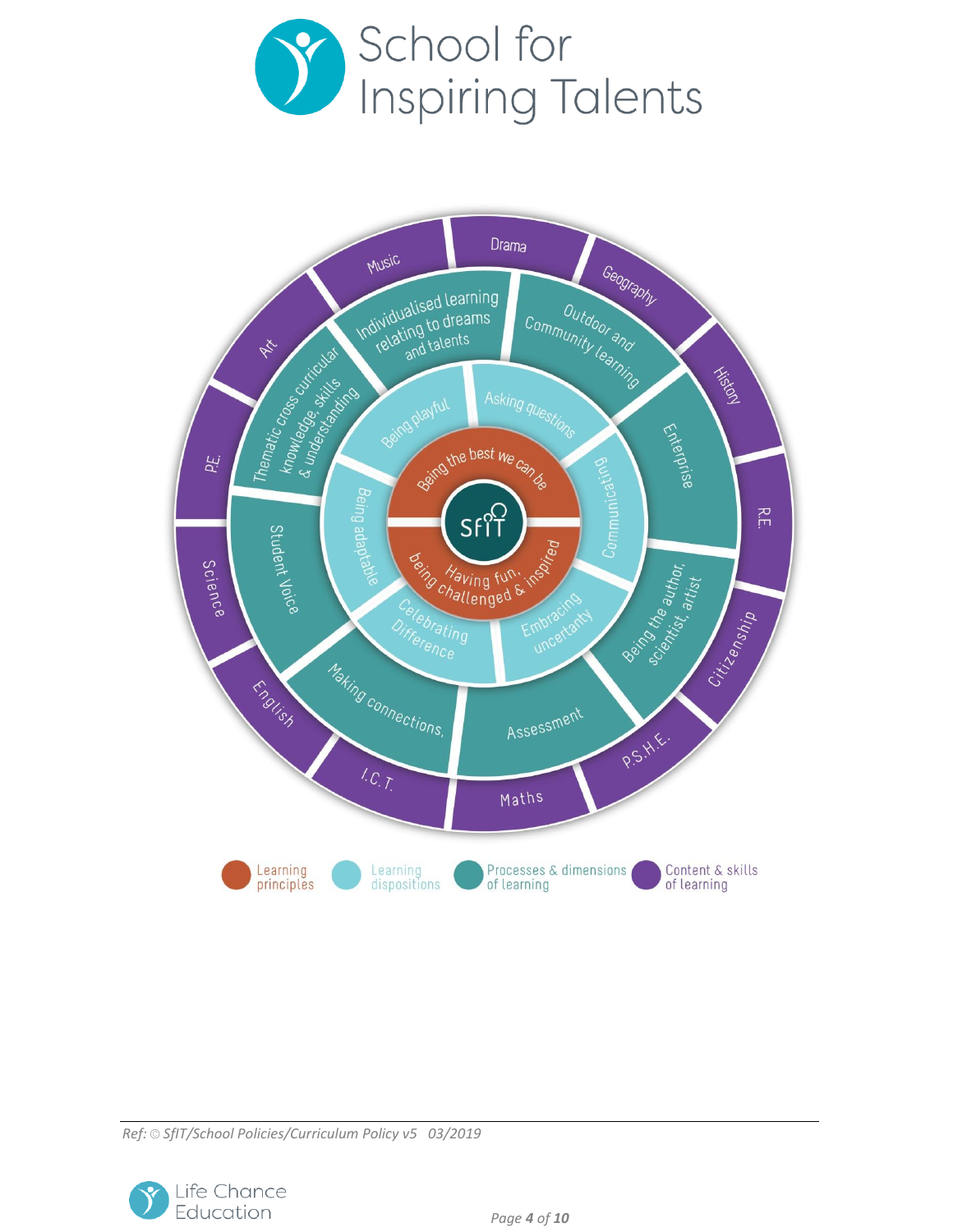

## **Learning Principles**

These principles create a constant thread linking the learning experiences that are created for and by our students. As such, they form a significant platform for learning in and outside of the school.

### **Being The Best We Can Be**

At the heart of our curriculum is the facilitation to help our students understand exactly what it takes to be outstanding and that this is achievable for them. This attitude permeates all other areas. We continually support our learners to understand with increasing clarity the following:

- $\lozenge$  Awareness of who they are their strengths, areas for development, how their mindset contributes to outcomes etc.
- $\&$  A sense of purpose in life their dreams, alternative plans, connecting this purpose to the current day and their behaviours right now.
- $\%$  A sense of making the best use of their world as a resource to enable their purpose.
- $\&$  Developing skills that support the learner to take responsibility.
- $\&$  Becoming more comfortable with the unknown.

Our approach involves teaching, coaching, therapy and groupwork to creatively remove barriers to learning.

## **3 Implications for staff**

### **Learning Dispositions**

These are the attitudes and skills that link to a person's character around learning. Once developed and enhanced they bring a sense of predictability to a way an individual engages in a new environment. Through understanding these dispositions and their significance – a student (whatever heir age) can begin to develop a way of being that promotes positive outcomes (whatever the hallenge).

Our Learning Dispositions include:

- **1. Being Playful**
- **2. Asking Questions**
- **3. Communicating**
- **4. Embracing Uncertainty**
- **5. Celebrating Difference**
- **6. Being Adaptable**

Students are encouraged to develop expertise in each.

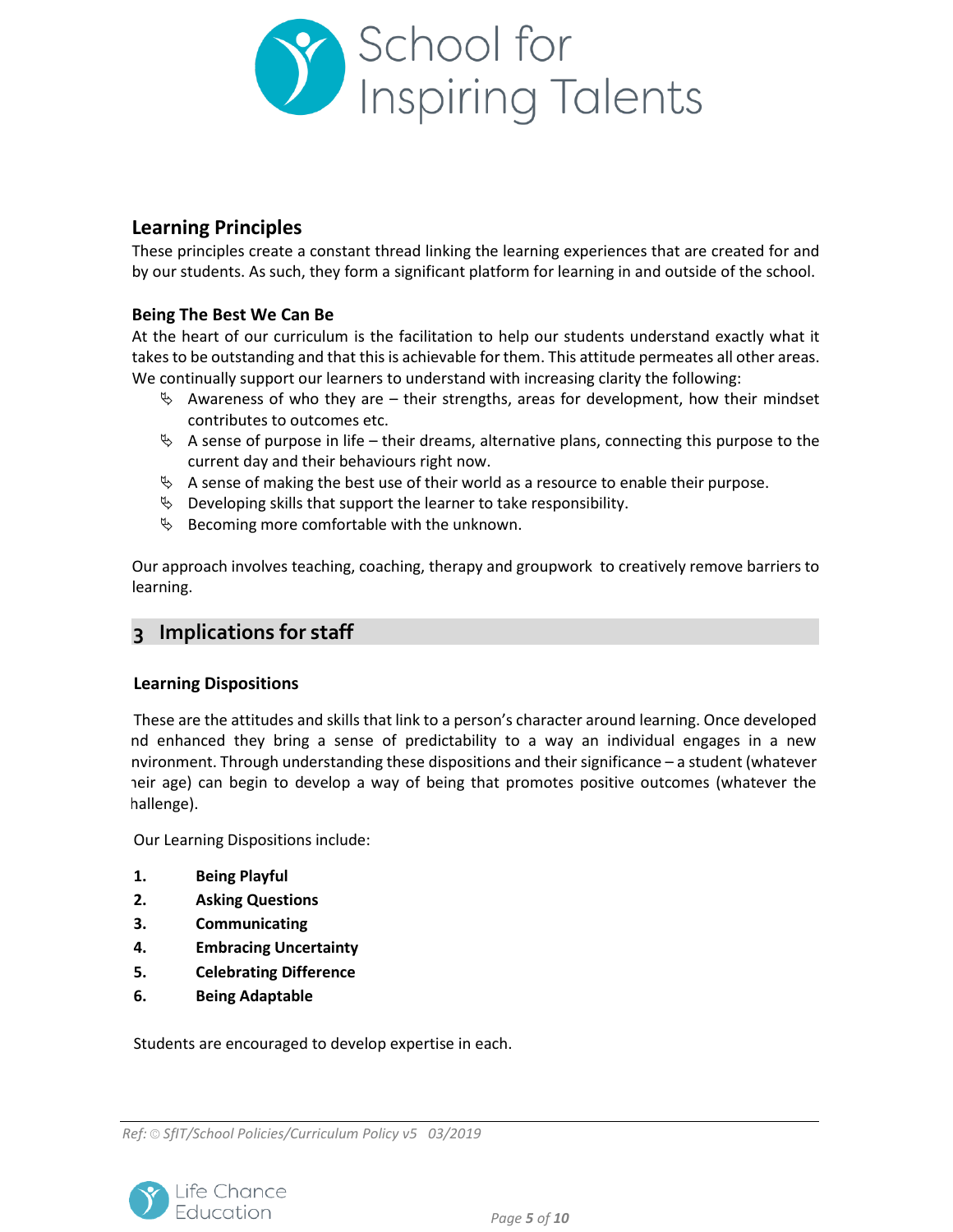

#### **Processes & Dimensions of Learning**

Our 8 dimensions of learning provide a balance to education with the clear intent that through this imension a space and opportunity for a student's talents will emerge and can be nurtured.

#### **Enterprise**

- Self organisation moving to Project Management
- Understanding of Finance, Leadership, Marketing

 Preparing young people for the world of work and including links to local business via roups.

#### **Being The Author, Scientist, Artist, Designer**

Our students will be supported to be the scientist, artist etc. rather than merely learning about science or art, and their learning will closely link to enterprise.

This approach will include working alongside specialists who work in these fields, helping tailor the urriculum to real life processes.

#### **Assessment**

Students will know exactly where they are in their learning journey and will be provided with clear edback relating to their next steps in learning - a fundamental for high quality learning.

### **Making Connections**

Many young people need support to make new connections in their learning. There will be a coaching mindset in the school.

### **Student Voice**

The importance of using students to lead developments within the curriculum is central to our beliefs.

### **Thematic Cross-Curricular Knowledge, Skills and Understanding**

The curriculum will be presented through a rolling programme of termly themes.

#### **Individualised Learning Relating to Dreams and Talents**

Making learning personal, explicitly connected with and directed towards a young person's future areer and dreams has a significant impact and engagement.

### **Outdoor and Community Learning**

This area of learning fosters an improved sense of belonging through a clearer connection between he individual and their world. Learning will take place in the area where the context is most relevant. outinely this will mean learning outdoors in order to enhance learning in the classroom. Alongside his - building bridges with our local community is critical as some students may have experienced isolation. By working with the local community we aim to create, for our students, a sense of

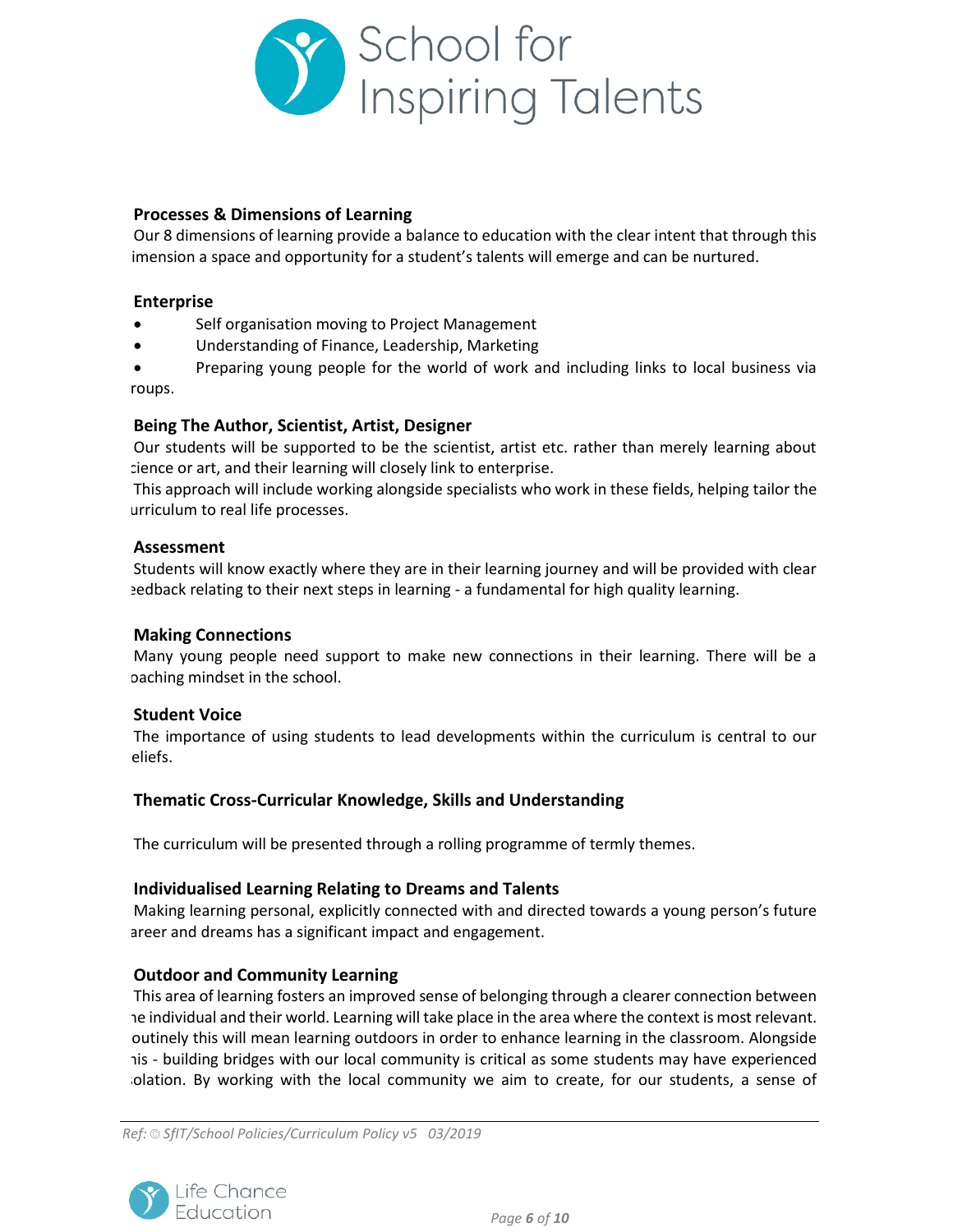

belonging whilst developing connections to British Citizenship alongside the importance of British undamental Values.

## **4 Implications for Students**

### **Having Fun, Being Challenged & Being Inspired**

### **Having Fun (feeling good about learning)**

- For SfIT students, having fun, being challenged and being inspired will be at the heart of all learning.
- How students feel about learning plays a very important part in how they engage in school.
- Having fun whilst learning is essential for those that have, from past experiences, wanted to avoid learning because it was in the 'too hard' category of life.
- Having fun is also about working with others on a common challenge or about gaining success at something that initially feels unmanageable.
- This process is inspiring and addictive for learners.
- The key is creating and building success.

### **Being Challenged (learning from feedback and being challenged by it)**

Feedback is an essential form of challenge.

Our staff team's expertise provides feedback in a range of subtle ways. These will challenge the students' expectations of who they are and help them to make connections between behaviours and outcomes to envisage greater possibilities.

### **Being Inspired (by a real and relevant curriculum)**

In providing a real and relevant curriculum we aim for it to connect with the students' sense of purpose.

Each term there is a new theme, with planning around this theme being driven by what the students know and want to find out.

### **Content & Skills of Learning**

- Through our thematic/place-based approach, students will learn subject based knowledge and skills.
- English, Mathematics and Science provide the essential core.
- Health related aspects of PSHME are taught discretely if not encapsulated in other curriculum/ therapeutic areas.

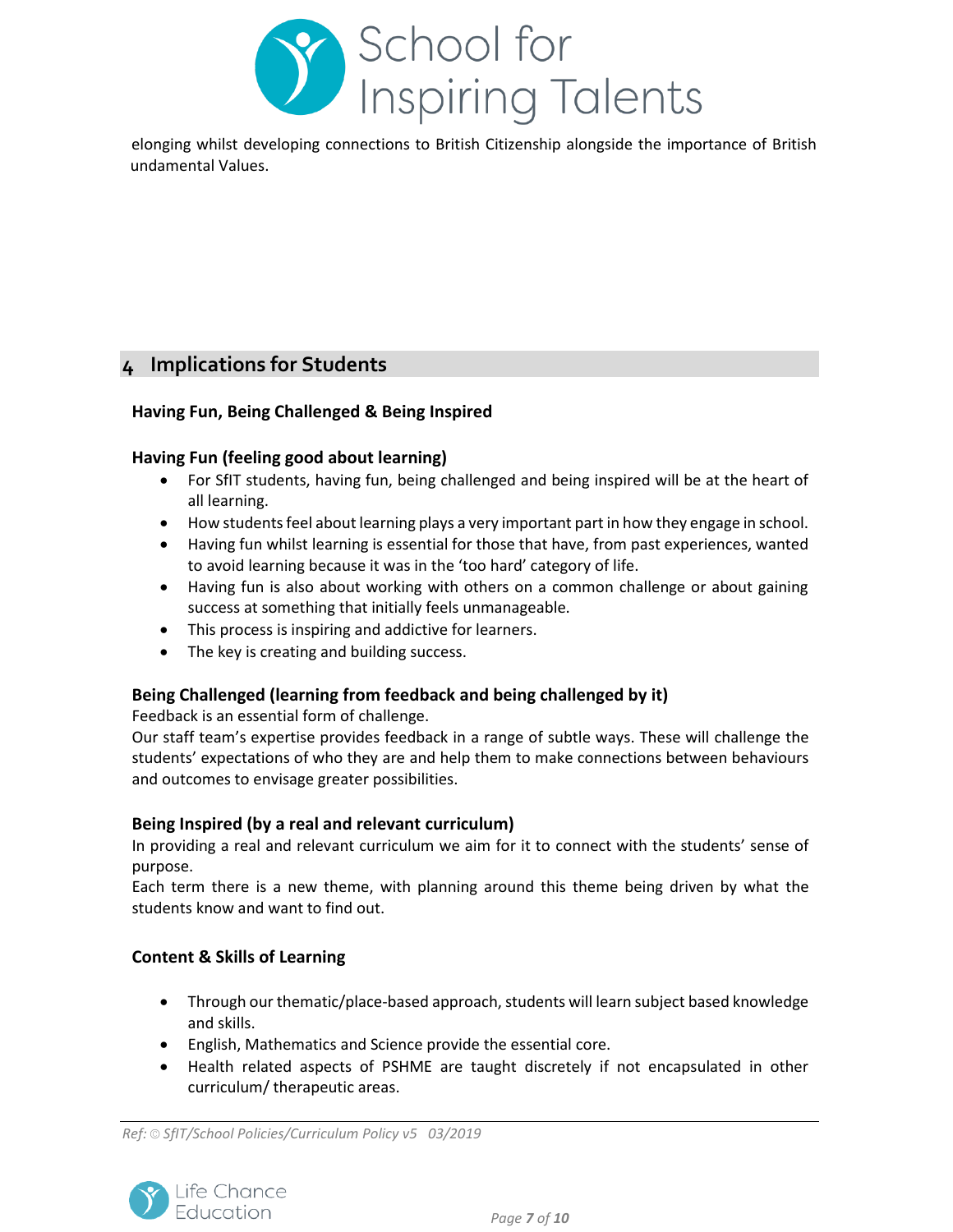

- Across all curriculum areas, ongoing assessment ensures that our teaching and interventions are monitored for positive impact on progression; providing the clear identification of next steps to further facilitate success.
- We turn 'I can't' into 'I can' by providing positive, purposeful experiences, scaffolding success and removing barriers to learning.

Our location and school environment provides many opportunities in this dimension.

#### **English & Literacy**

Students receive a highly differentiated programme that provides a planned and progressive approach to developing literacy skills and a love of reading and writing right through all Key Stages to GCSE level.

#### **Mathematics & Numeracy**

Our students must possess, in the least, basic numeracy skills. However, we aspire to much more, as we recognise that mathematics supports the learner to develop abstract thinking and models to represent aspects of the world. This can have both practical applications and beauty. A highly differentiated and progressive programme is planned for all Key Stages to GCSE level.

#### **Science**

The science curriculum, where possible links to the thematic curriculum.

#### **Additional KS4 Information**

As with other Key Stages of the school curriculum KS4 will include maths and English whilst being personalised to individual needs and subject preferences.

## **5 Implications for Directors**

It is the Directors' role to monitor and review this policy and its practice through the SEP.

## **6 Resources Relevant to this Policy**

National Curriculum 2014 – framework for Key Stages 1 -4

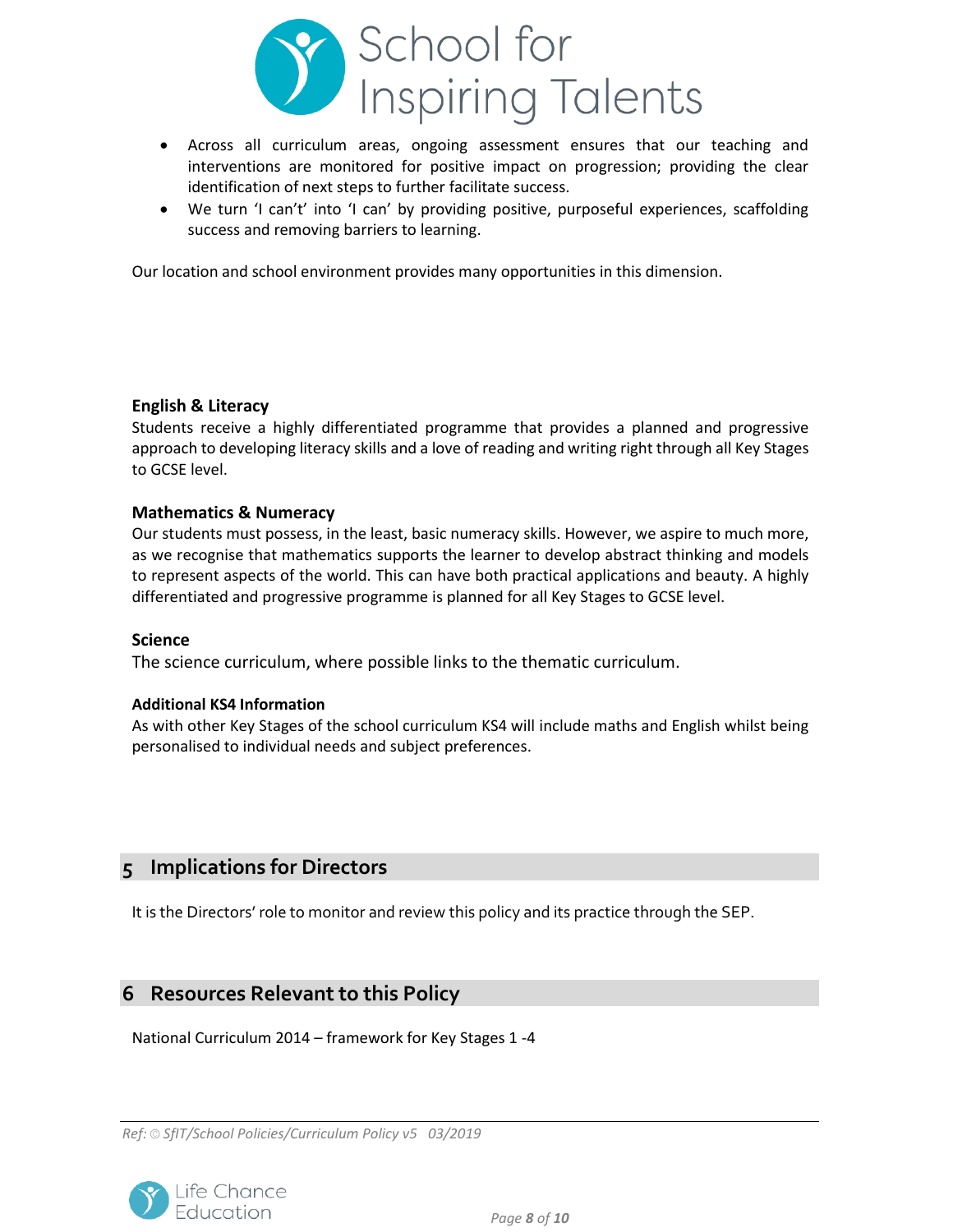

# **7 Monitoring: Compliance/ Consistency/ Impact**

Head of Education Services

# **8 Other Comments**

## **9 Policies and Procedures**

This policy, and any risk assessments and other documentation in school, will be reviewed and updated annually or in the event of a change to school circumstances or relevant legislation.

Policy created by:

Date:

Policy reviewed by:

Date: